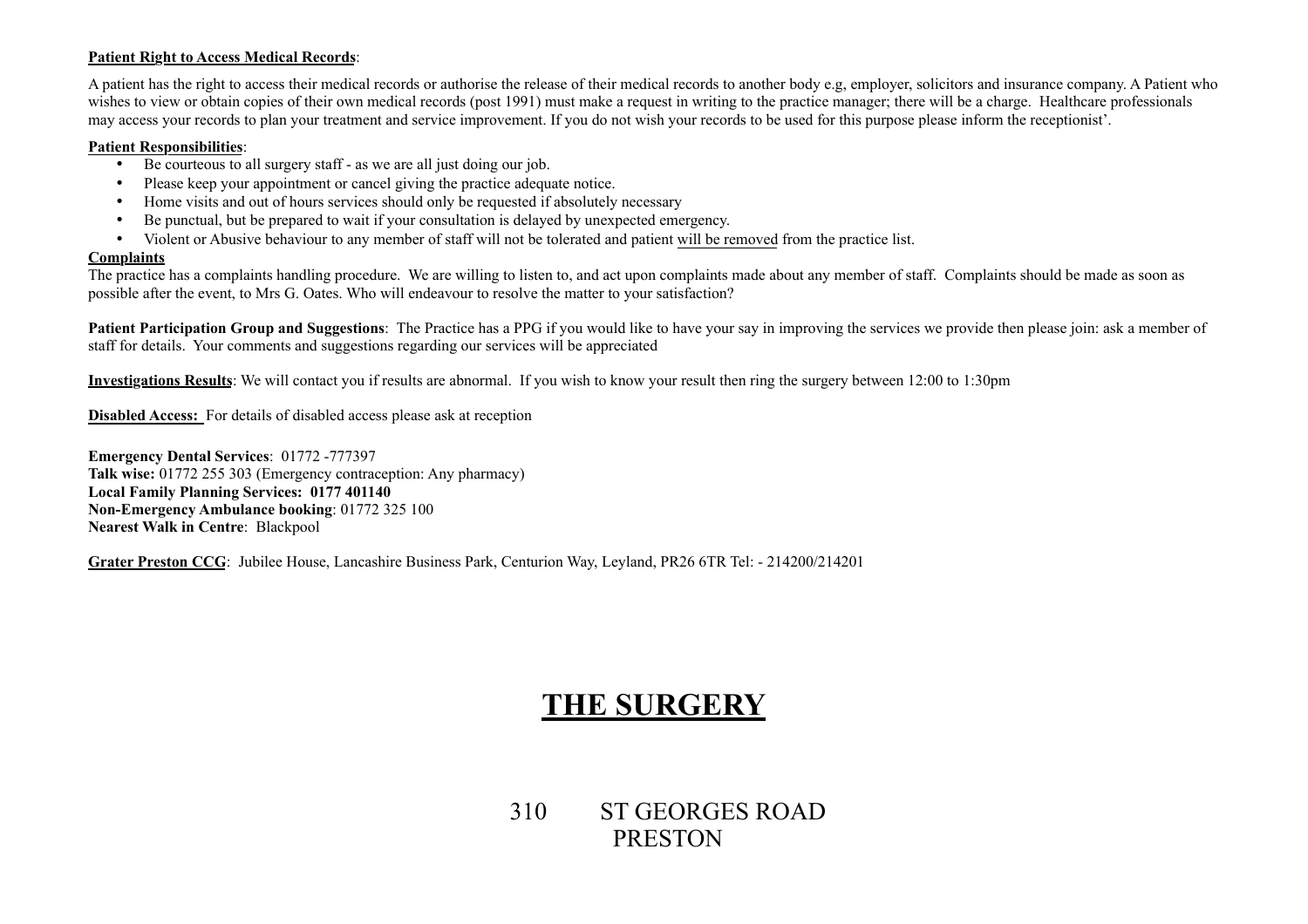PR1 6NR Tel: 01772 - 254546 Fax: 01772 – 254984

**Website: www.drjhasurgery.co.uk**

# *DR J N JHA & Dr R K Yerra*

# *NURSE: S P COOPER (RGN)*

OPENING HOURS Monday to Friday  **Telephone: 08:00 to 18:30 Door: 08:30 to 18:00**

**Saturday: 09:00 - 12:00 (1st & 3rd sat of each month) Your comments & Suggestions are always welcome**

*PS: Surgery relocating on 4th of August 2016, take a note of new telephone number and address from the reception*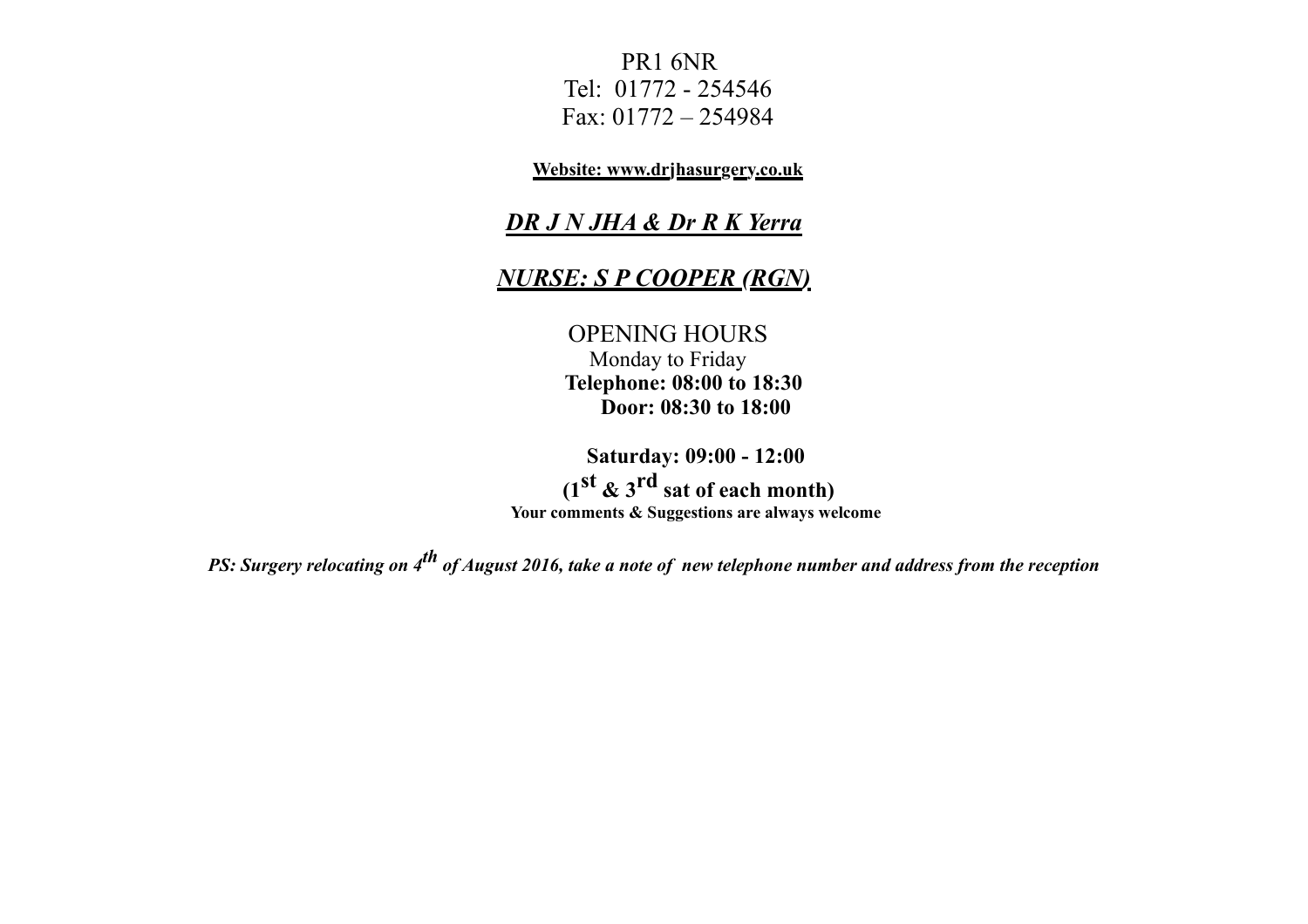#### Aims & Objectives: We are family friendly small practice, working to provide the highest standard of clinical care possible to our patients; all staff is trained to treat all patients equally and courteously at all times.

**Appointments** – Doctor's surgery times are Monday to Friday 9:00 to 11:30am and Monday to Friday 15:30 to17:30pm.

The surgery has the following appointment system rule:

- You can book routine appointments in advance up to 6 wks
- For same day appointment ring 08:00 am or soon after
- Request for an urgent appointment will be triaged by practice nurse to determine the urgency prior to seeing the doctor.

If you cannot keep your appointment, please cancel at least 24 hrs prior to your appointment or as soon as possible

**On-line Facilities**: Available to make, check and cancel your appointments and order repeat prescription 24 hrs a day from the comfort of your home

**Home Visits:** Home visits are available for patient unable to get the surgery due to illness or disability. Please ring the surgery to request a visit between 9.00 and 10.30 a.m. visits are made between morning and afternoon surgery.

### **Telephone Consultation**:

.

We offer telephone consultation with doctor; appointment can be booked by calling at reception on same day or in advance.

**Out Of Hours :** Mon to Fri from 18:30 to 08:00 and all weekend and bank holidays If you require urgent medical assistance which cannot wait until the surgery re-opens, please call 1-1-1. Calls to the NHS 111 service are free from both landlines and mobiles for life threatening emergency dial 999.

### **Repeat Prescriptions**

Practice requires 24 hrs notices for all repeat prescriptions, request can be made by handing in order slip, or go on-line or via local pharmacy or telephone the surgery after 11am -5pm only.

**Minor Ailments**: Contact or visit your local pharmacy for help and advice.

# **Confidentiality and Receptionists**

Everyone working for the NHS has a legal duty to keep information about you confidential. Receptionists try their best to help you, please be mindful that they are only following practice policies, so be patience with them.

# **Clinics and Other Services**

# **Practice Nurse**

The practice nurse is available by appointment only for Travel Vaccinations/advice, Cervical smears, Pregnancy check, Chlamydia screening for under 25 years old in conjunction with C-wise, NHS health check for 40 and over, Asthma, Diabetic, Hypertension, COPD and IHD reviews on Mon, Tues, Thurs, Friday morning and Wednesday afternoon

**Family Planning**: family planning services are available except IUCD

**Child Surveillance/Baby Clinic**: on alternate Thursday from 9:00 to 11:00 am. All types of Child health development and immunisation service provided except routine weighing. Health visitor will not be available. Please arrive on time for your appointment.

**Ante Natal Services:** Midwives are available and run clinic on alternate Monday afternoon at the Practice by appointment only.